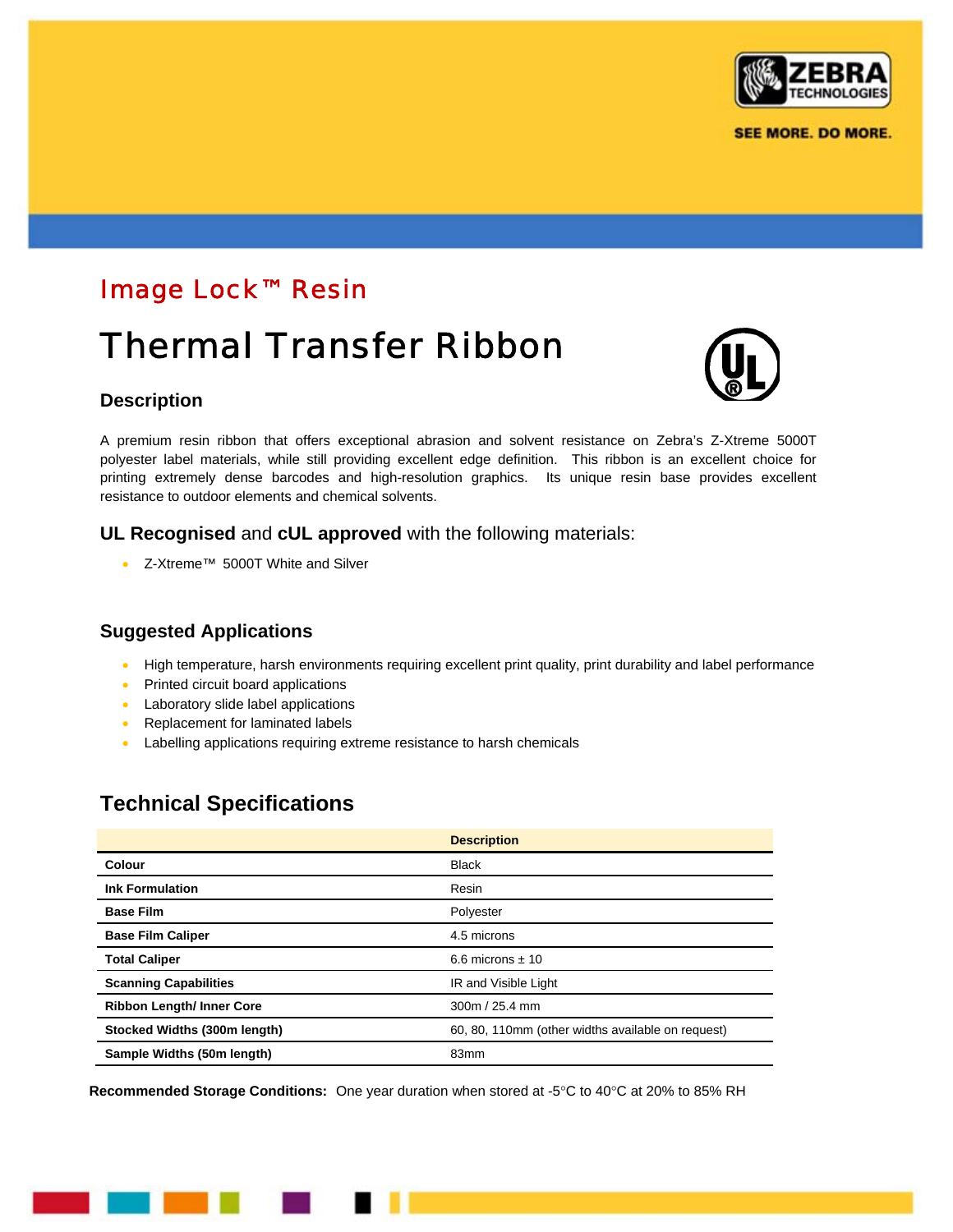## **Image Lock™ Bar Code Scannability**

| <b>Label Facestock</b> | <b>Print Speed</b> | <b>Bar Code</b> | Lab Results         |
|------------------------|--------------------|-----------------|---------------------|
|                        |                    | 10 mil normal   | <b>Typical ANSI</b> |
| Z-Xtreme 5000T         | Up to 4 ips        | code            | Grade A             |
|                        |                    | 15 mil rotated  | <b>Typical ANSI</b> |
| Z-Xtreme 5000T         | Up to 4 ips        | code            | Grade B             |

The below scannability testing was performed on a variety of Zebra tabletop printers.

## **Image Lock™ Performance Analysis**

## **Chemical Resistance**

|                                     | Z-Xtreme<br>4000T | Z-Xtreme<br>4000T | Z-Xtreme<br>5000T                  |
|-------------------------------------|-------------------|-------------------|------------------------------------|
|                                     | 3200 ribbon       | 5095 Ribbon       | <b>Image Lock</b><br><b>Ribbon</b> |
| <b>Acetone</b>                      |                   |                   |                                    |
| <b>Xylene</b>                       |                   |                   |                                    |
| 1,1,1 Trichloroethylene<br>(TCE)    |                   |                   |                                    |
| <b>Gasoline</b>                     |                   | <b>TEST</b>       |                                    |
| <b>Methyl Ethyl Ketone</b><br>(MEK) | ✓                 |                   | ✓                                  |
| 91% Isopropyl Alcohol               |                   | ✔                 |                                    |
| <b>Transmission Fluid</b>           | <b>TEST</b>       | <b>TEST</b>       |                                    |
| Hexane                              | ✓                 | ✔                 |                                    |
| <b>Denatured Alcohol</b>            |                   | <b>TEST</b>       |                                    |
| <b>Engine Coolant</b>               | ✔                 | ✓                 |                                    |
| <b>Motor Oil</b>                    | <b>TEST</b>       | <b>TEST</b>       |                                    |
| <b>Windshield Wiper Fluid</b>       |                   |                   |                                    |



SEE MORE. DO MORE.